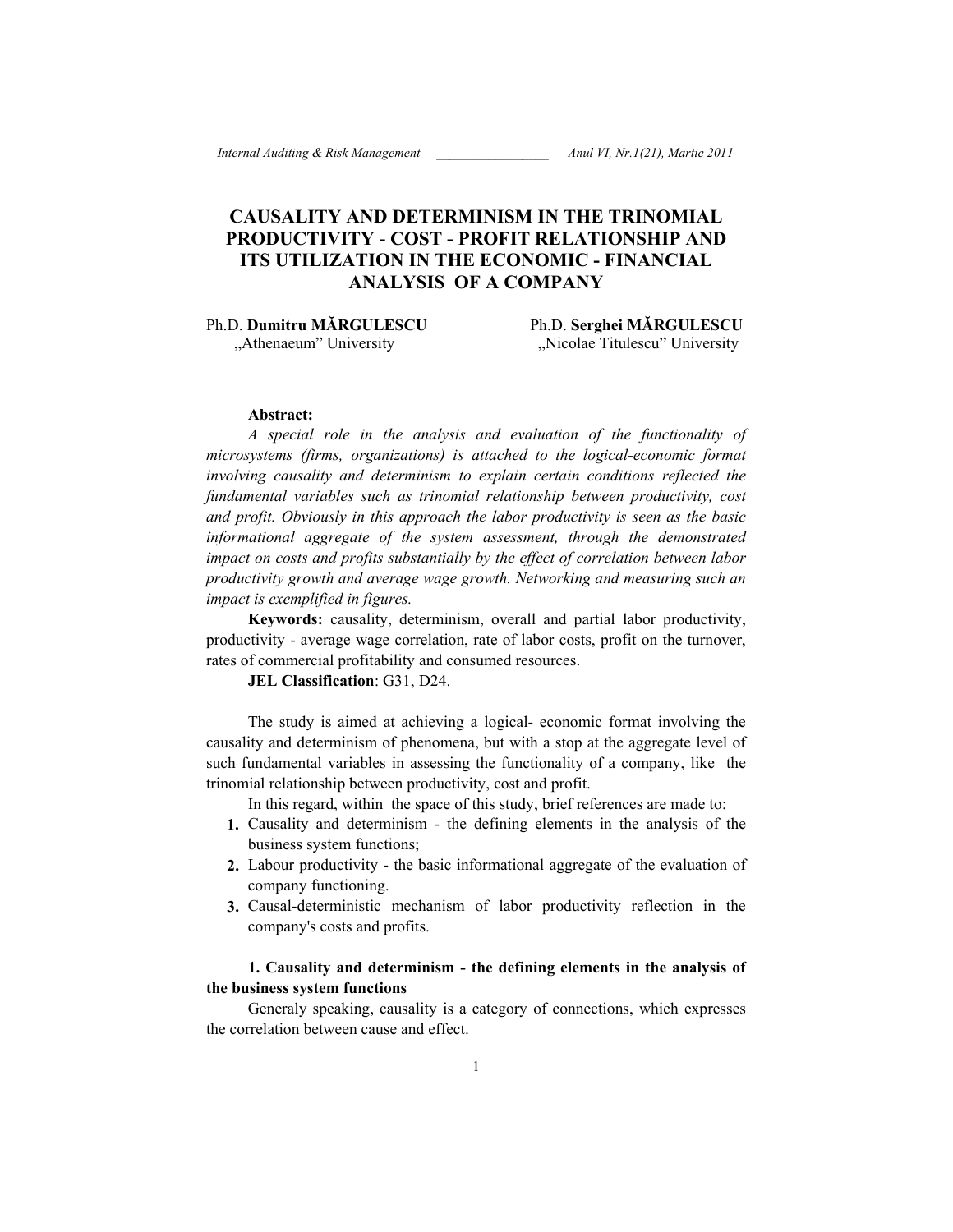Along with other categories of connections, mainly of those of necessity and regularity, causality is underlying deterministic design of the structure and dynamics of phenomena in nature and society.

The concept of causality must be addressed not only ontically but also epistemically, causality being not only a type of objective connection but also a principle of knowledge. Fr. Bacon was right stating: "Vero scire per causas scire".

Every phenomenon has a cause. There is no non-cauzal phenomenon. The unity and complementarity with causality determinism defines itself.

In integrative and complex systems the shift from possible to real has a probabilistic way due to the correlation of the necessary and accidental factors, of casual and random parameters, which gnosiologically means a relative certainty.

In this sense of understanding the objective liasons between causes and conditions and between necessity and chance, events can be roughly forseen (estimated) and thus the steps taken have roughly to a lesser or greater extent a probabilistic nature.

Therefore, determinism must be designed not only as a theory of objective connections but also as an method (principle) of their knowledge, as a methodological basis of the explanations with which sciences and human knowledge in general operate.

Obviously, causality and determinism are complex categories in terms of content and connections, and the study is not intended to explain them, but to mention the defining issues, while recognizing it in an applied phenomenological case, circumscribed by the tri-faceted productivity - cost – profit relationship.

So it is about revealing the ways of highlighting the specific apparences of causality and determinism in which phenomena are expressed by variables, informationally aggregated, and thus the analysis and knowledge is not carried out to the root cause, but for an expert in unfolding events it leads the assumption to them (obviously this would require a detailed causal –deterministic analysis ).

### **2. Labour productivity - the basic informational aggregate of the evaluation of company functioning.**

In economic theory and practice productivity is addressed in a broad spectrum such as<sup>1</sup>: productivity of factors of production, overall productivity, partial productivity, capital productivity, labor productivity, etc.

Without even essentially presenting each of them, we will make a bracket on one of them. For instance, in Romanian and foreign literature we find the use of

 $\overline{\phantom{a}}$ 

<sup>1</sup> Dicţionar de Economie Politică, Editura Economică, 2001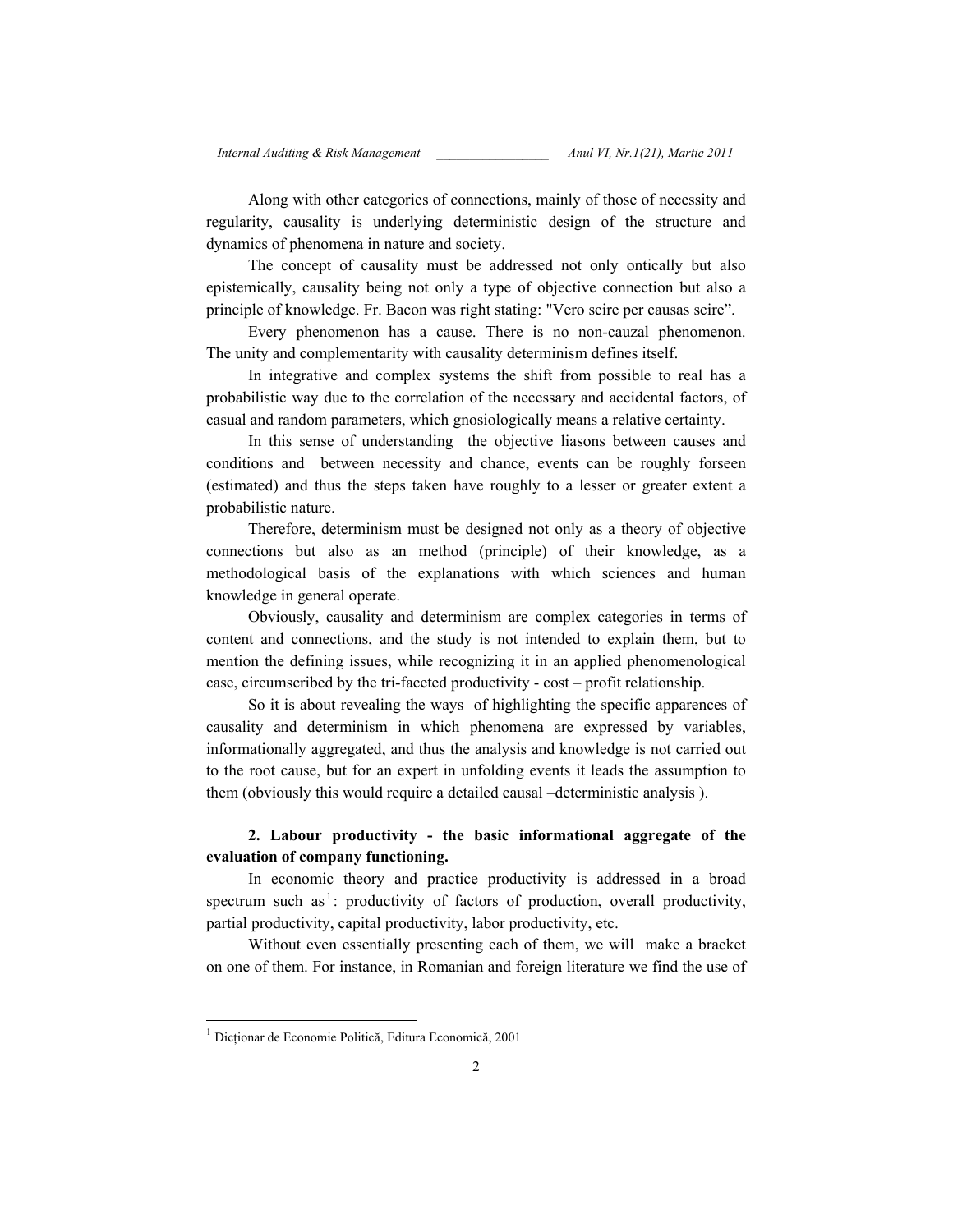the overall productivity indicator, understanding the productivity of factors of production, based on relationships:

> *means turnover* or *assets turnover* ,

which in our opinion requires two observations, namely:

- a) none (in fact, both express the same thing) is referring to the factor "labor" which is participating, over the period considered, to the realization of goods and services (turnover);
- b) assets, as the denominator in calculating the overall productivity, is not causally - deterministic related in its entirety with that.

For example, financial assets, cash, receivables are not related in the sense mentioned above with the productivity of production factors in time period, does not reflect efforts for that. The same may be assigned and intangible assets.

So "strictu sensu" the above mentioned determination relationship does not accurately reflect the effect – effort relationship, or vice versa. So, effort, broadly defined "asset " needs, on the one hand, few adjustments regarding assets, and on the other, establishing compatible ways of taking into account the quantitative qualitative size of labour. A solution might be offered right here, but it would be a digression from the topic of the study, namely an approach to labor productivity, a "partial" productivity opposed to the global one, covering the essential production factor triggering the movement (use) of capital.

Therefore, within the tri-faceted relationship, this kind of productivity is taken into account, and its usual calculation in practice is the following:

$$
\frac{CA}{\overline{N}(T)}
$$
 or 
$$
\frac{\sum qv\overline{ip}i}{\overline{N}(T)}
$$
, where:

 $CA =$  turnover in selling prices excluding VAT,

qvi = products (services) sold,

 $\overline{pi}$  = average selling price on the product "i"

 $N =$  average number of staff

 $T =$  total working time.

In order to achieve in this case too a rigorous assessment of what reflects the labor productivity, its productive force, it is necessary to eliminate two motives having a distorting impact, namely:

a) the influence of inflation;

b) the influence of the structure of production and services.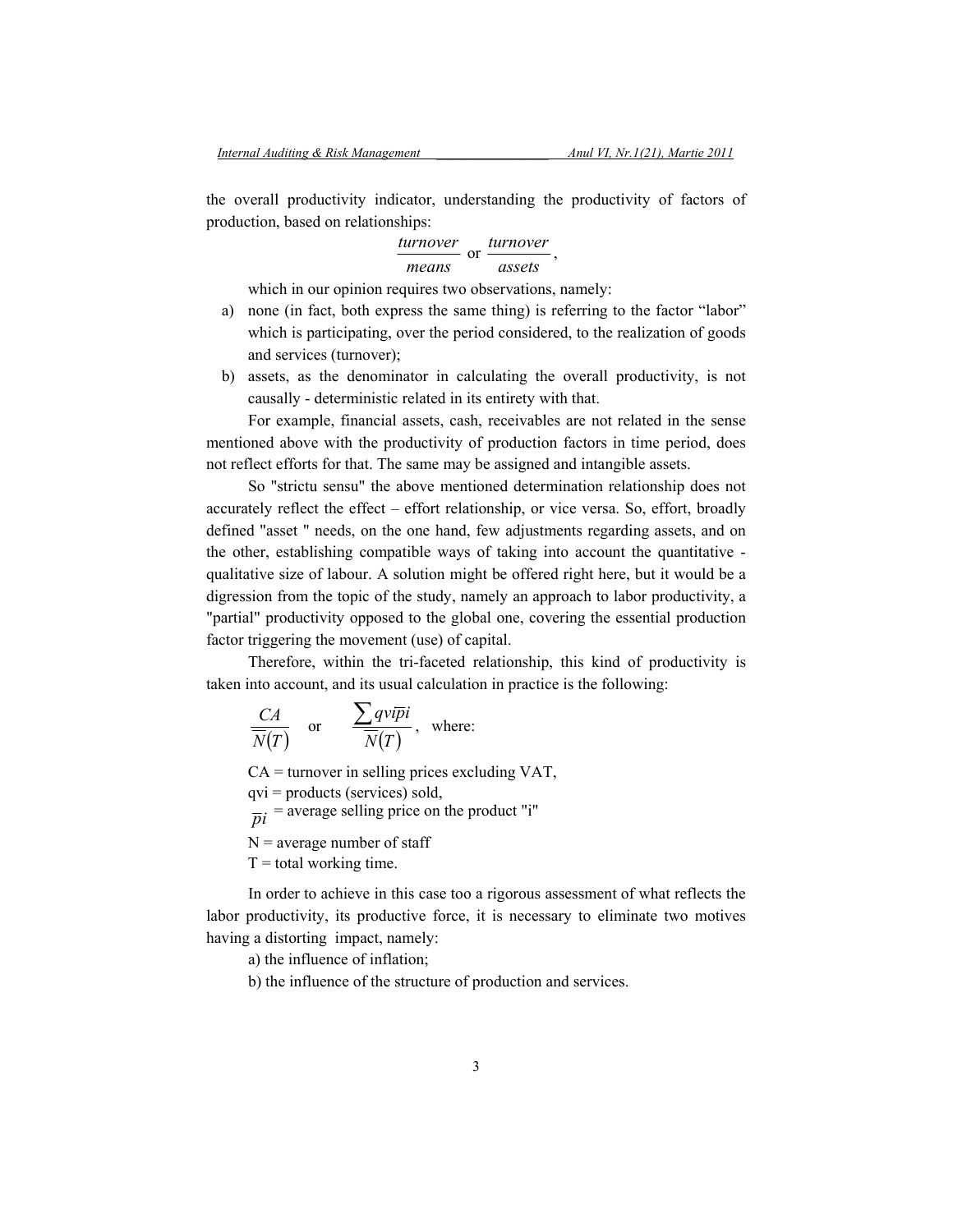If you have to remove only inflation, the labor productivity in the current period may be based on the actual turnover, determined by the relationship:

$$
\frac{CA_n}{Ip}
$$
, where:  $Ip = \text{price index.}$ 

This means that the actual turnover of the period "N" reflects the structure of production or services from the same period, structure that can be significantly modified compared to the period of comparison in order of increasing or decreasing the share products with higher or less time unit productivity than the average productivity of the same period.

Under these conditions the average productivity (the average production) per unit of time (ultimately per employee) may be higher or lower than that in the period of comparison, which does not mean also a corresponding increase in real labor productivity.

This influence can be also eliminated by operating with the average hourly production recalculated in dependence on the structure of production (services) from the current "N" period and production (services) average values per unit time in the comparison period (usually N-1).

Such an average production is determined by the relationship:

$$
r\overline{w}h = \frac{\sum_{i=1}^{n} gi_i \overline{w}hi_0}{100}
$$
, where:

 $gi = share of products in the current period based on standard or norm time;$ 

 $\overline{wh}$  = average production per standard unit of time during the reference period.

In examining a case one of the following inequalities can occur:  $\overline{w}h > \overline{w}h_0$ ;  $\overline{w}h < \overline{w}h_0$ .

Inequality  $\sqrt{w}h > \overline{w}h_0$  shows that modifying the structure of production (services) influences the increase of the gap  $\overline{w}h_1 > \overline{w}h_0$ , namely that the share of products (services) with higher average production than the average one in the period of comparison has increased.

Inequality  $\sqrt{w}h \leq \overline{w}h_0$  reflects the opposite of those in the previous case.

For explanation we will use the following data: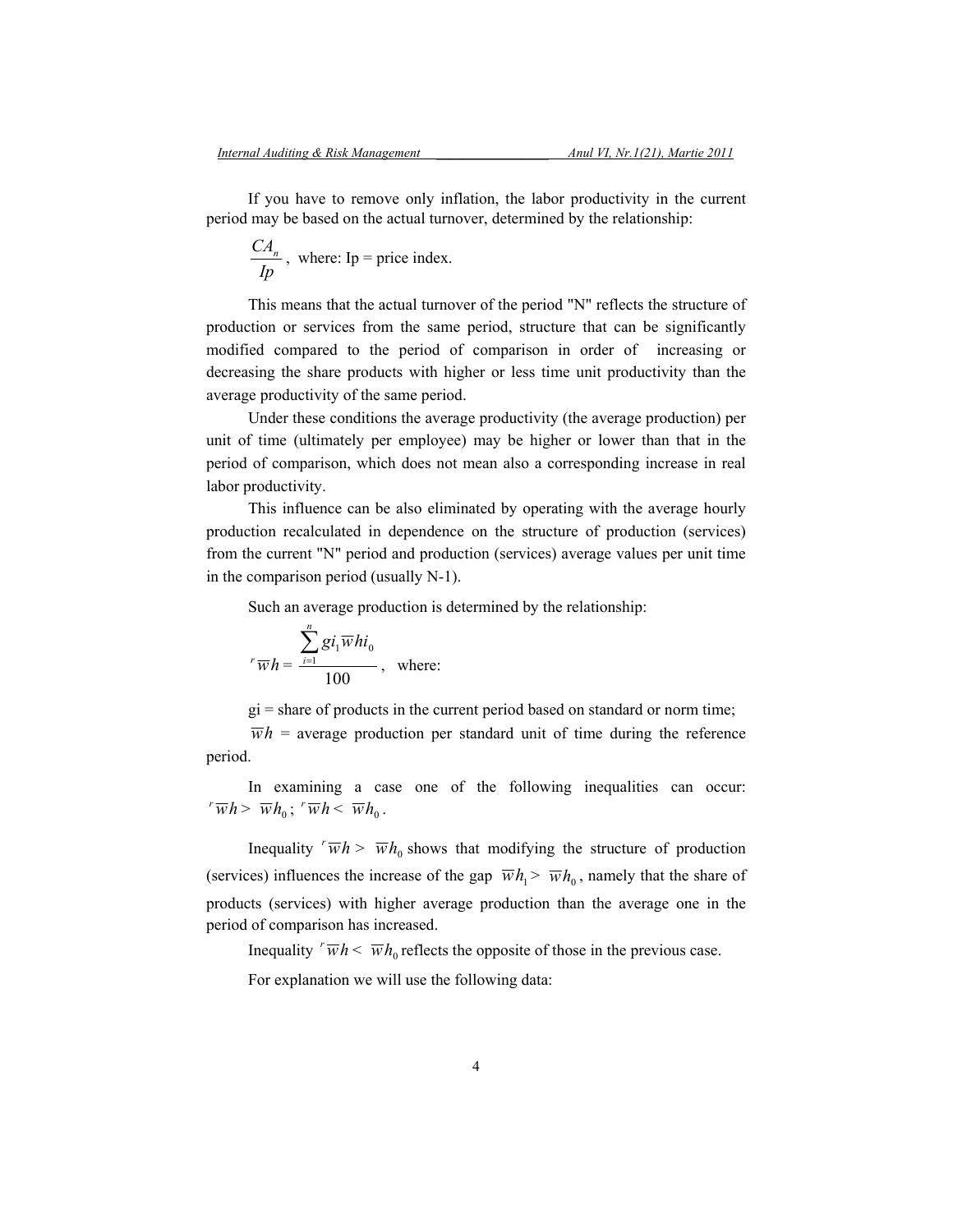| <b>Indicators</b>                                | Period   |          | <b>Deviation</b> |
|--------------------------------------------------|----------|----------|------------------|
|                                                  | $N - 1$  | N        |                  |
| 1 Turnover m.u.                                  | 35814500 | 40500000 | $+4685500$       |
| 2. Number of employees                           | 620      | 600      | $-20$            |
| 3. Total working time - hours                    | 1128400  | 1116000  | $-12400$         |
| 4. The average productivity per hour             | 31,74    | 36,29    | $+4,55$          |
| (average hourly turnover) m.u.                   |          |          |                  |
| 5. Recalculated average productivity:            |          |          |                  |
| $\sum g_i \overline{w} h i_0$                    | X        | 32,35    | X                |
| $\sqrt{r} \overline{w} h = \frac{i-1}{i}$<br>100 |          |          |                  |
| 6. Price index                                   | X        | 1.04     | X                |

Note: m.u. = monetary value units (RON,  $\epsilon$ )

The calculation of the above mentioned Influences shows:

- 1. The influence of the structure of production (services)  $v^r \overline{w} h$  -  $\overline{w} h_0$  = 32,35 to 31,74 = +0,61 u.m. = 13,4% of deviation
- 2. The influence of the average hourly productivity:  $\overline{wh}_1$ -  $\overline{wh}$  = 36,29 to 32,35 = +3,94 m.u. = 86,6% of deviation, including:
- 2.1. The influence of inflation

$$
\frac{\overline{w}h_1}{I_p} - {r \overline{w}h} = \frac{36,29}{1,04} = 32.35 + 2.54 \text{ m.u., so } 65\% \text{ of } 3.94 = 100
$$

2.2. The influence of labor productivity by products

$$
\overline{w}h_1 - \frac{\overline{w}h_1}{I_p} = 36,29 - \frac{36,29}{1,04} = 140
$$
 m.u., so 35% of 3.94 = 100

So the actual labor productivity is only 31% of the average hourly productivity growth, which is used without these adjustments, as labor productivity.

Note: the study is not interested in the assessment (interpretation of the facts, but only in the Mechanism of their revealing).

These influences can be scaled to the very labor productivity per employee (yearly) taking into account also the factor average number of hours worked by an employee, reflecting the use of working time.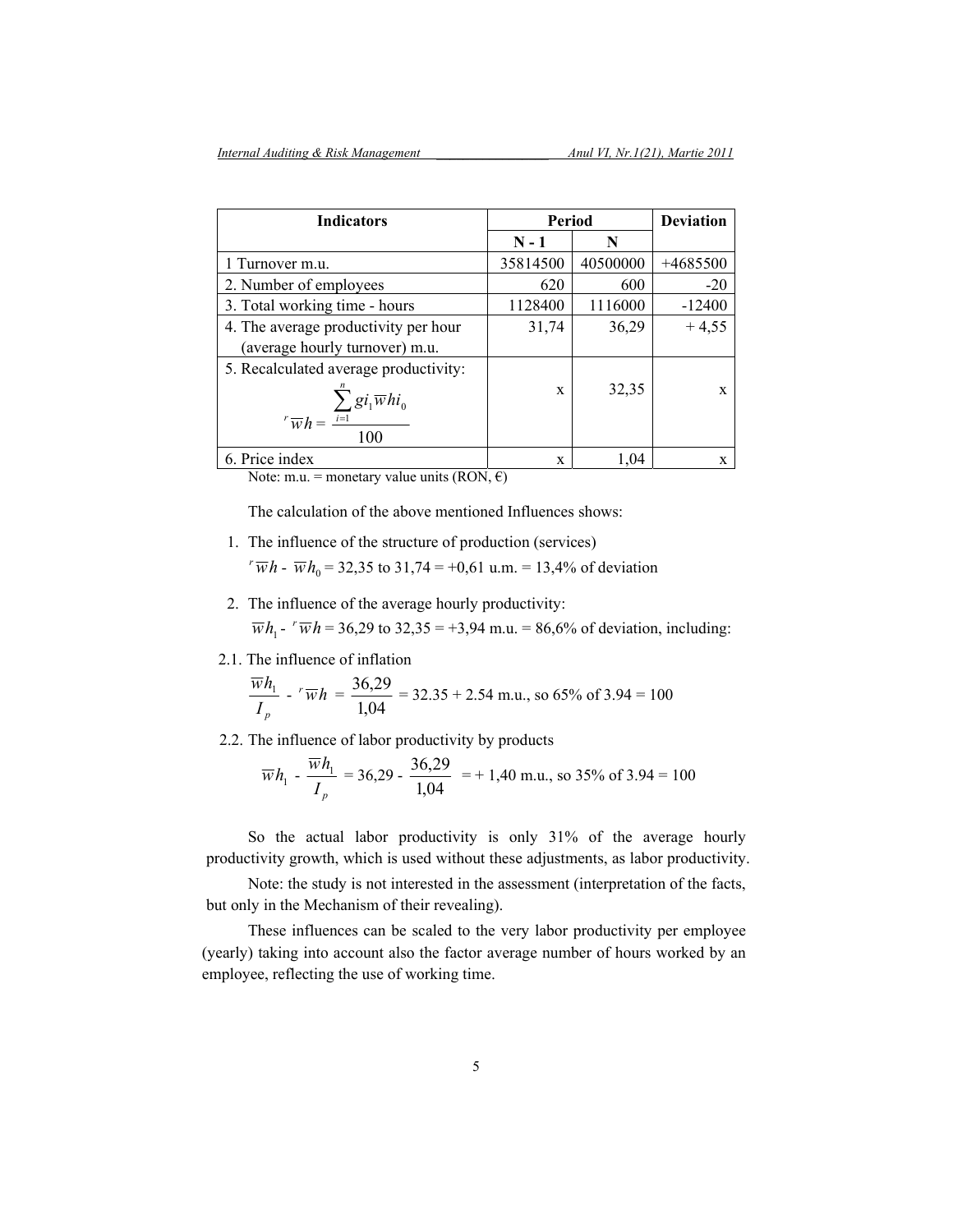In this case  $\Delta \overline{w}_a$  = 67500-57765 = 9735 + m.u.. could be explained by:

- **1.** The influence of the average number of hours per employee:  $(\bar{t}_1 - \bar{t}_0)$   $\overline{w}h_0 = (1860-1820) = 31.74 + 1270$  m.u.
- **2.** The influence of the average hourly productivity:  $\bar{t}_1(\bar{w}h_1 - \bar{w}h_0) = 1860$  (36.29 to 31.74) = + um 8463, in which:
- **2.1.** The influence of the structure of production (services):

 $\overline{t}_1$  ( $\overline{v}$   $\overline{w}$  *h* -  $\overline{w}$  *h*<sub>0</sub>) = 1860 (32.35 to 31.74) = 1134.6 + m.u.

- **2.2.** The influence of average hourly labor productivity:
- $\bar{t}_1$  (  $\bar{w}h_1$   $\bar{w}h_1$  )= 1860 (36.29 to 32.35) + = 7328.4 mu, of which:
- **2.2.1.** The influence of inflation:

$$
\bar{t}_1 \left( \frac{\overline{w} h_1}{I_p} - {r} \overline{w} h \right) = 1860 \left( \frac{36,29}{1,04} - 32,25 \right) = +4724,4 \text{ m.u.}
$$

 **2.2.2.** The influence of labor productivity by products:

$$
\bar{t}_1
$$
 ( $\overline{w}h_1 - \frac{\overline{w}h_1}{I_p}$ ) = 1860  $\left(36,29 - \frac{36,29}{I_p}\right)$  = + 2604,0 m.u.

It follows that, in the spread of the average production per employee of 9735 (usually labor productivity), the influence of the actual labor productivity is only 2604.4 m.u. i.e. 26.8% and the labor productivity per employee index commonly used would be of 1,045 and not 1,169 , reflecting an increase of 4.5% and not 16.9%.

Although some of the "methodological approaches" to ensure the "accuracy" of the phenomenon we've done also in other papers (the last being "Analiza economico-financiară", Editura Bren, 2008), the need was felt for more accurate understanding, through some calculations, of the causality and determinism in the tri-faceted productivity - cost – profit relationship.

## **3. Causal-deterministic mechanism of labor productivity reflection in the company's costs and profits.**

So, considering labor productivity as a "incentive" in the causality and determinism, vis à vis the costs and profits, we continue to reveal the mechanism by which this effect is reflected in the two complex effects.

The determinism line is: productivity (as the causal aggregate), costs, profits. Synthetically, the labor productivity is reflected in costs by the correlation between its dynamic and the dynamic of the average wages or average wage costs per person.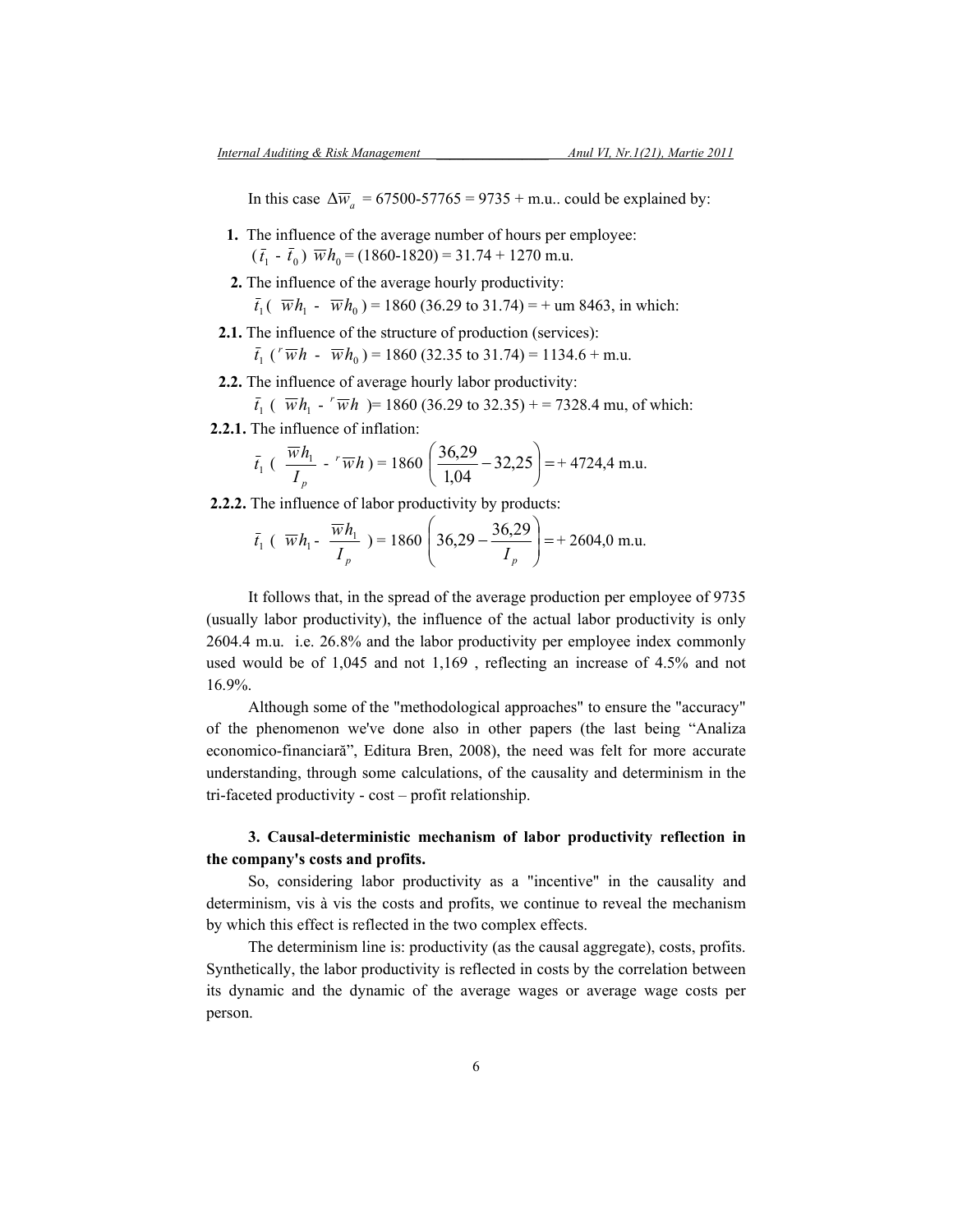| <b>Indicators</b>                          | $N-1$ | N     | $N/N-1$     |
|--------------------------------------------|-------|-------|-------------|
| 1. Labour productivity                     | 57625 | 67500 | 1,169       |
| (average output per employee)              |       |       |             |
| 2. Average annual salary m.u.              | 19640 | 21600 | 1,10        |
| ls<br>3. Index of correlation<br>Ιw        | X     | 0,941 | $\mathbf x$ |
| 4. Rate of wage costs % $(\overline{R}cs)$ | 34    | 32    | 0,9412      |

We will take for example the following case:

Within the decreasing rate of wage costs by 2%, labor productivity meaning average annual turnover per employee is reflected downwards by:

$$
\frac{Rcs_0}{Iw} - Rcs_0 = \frac{34}{1,169} - 34 = 29,08 - 34 = -4,92\%
$$

And the average wage growth:

$$
Rcs_1 - \frac{Rcs_0}{Iw} = 32 - \frac{34}{1,169} = 29.92\%
$$

As can be seen for the synthetic expression that labor productivity growth has outpaced the average wage dinamics, the correlation index was used.

### Case  $I_c$  < 1 denotes this.

The opening of this "scissors" was not established or recommended by anyone in respect of its optimal limits.

Therefore, in our opinion, in assessing the labor productivity growth it should be taken into account on one hand the volume, quality and capital consumption, in this case embodied in techniques and technology, and on the other hand, the volume, quality and the motivational system of labor.

In these circumstances, the law-like and logical, no one can claim linearity, i.e. direct proportionality between productivity and average wage.

Further, the extension of the causal – determinism mechanism of labor productivity through costs (rates of wage costs) is effectually converted into the profit from turnover and rates of return.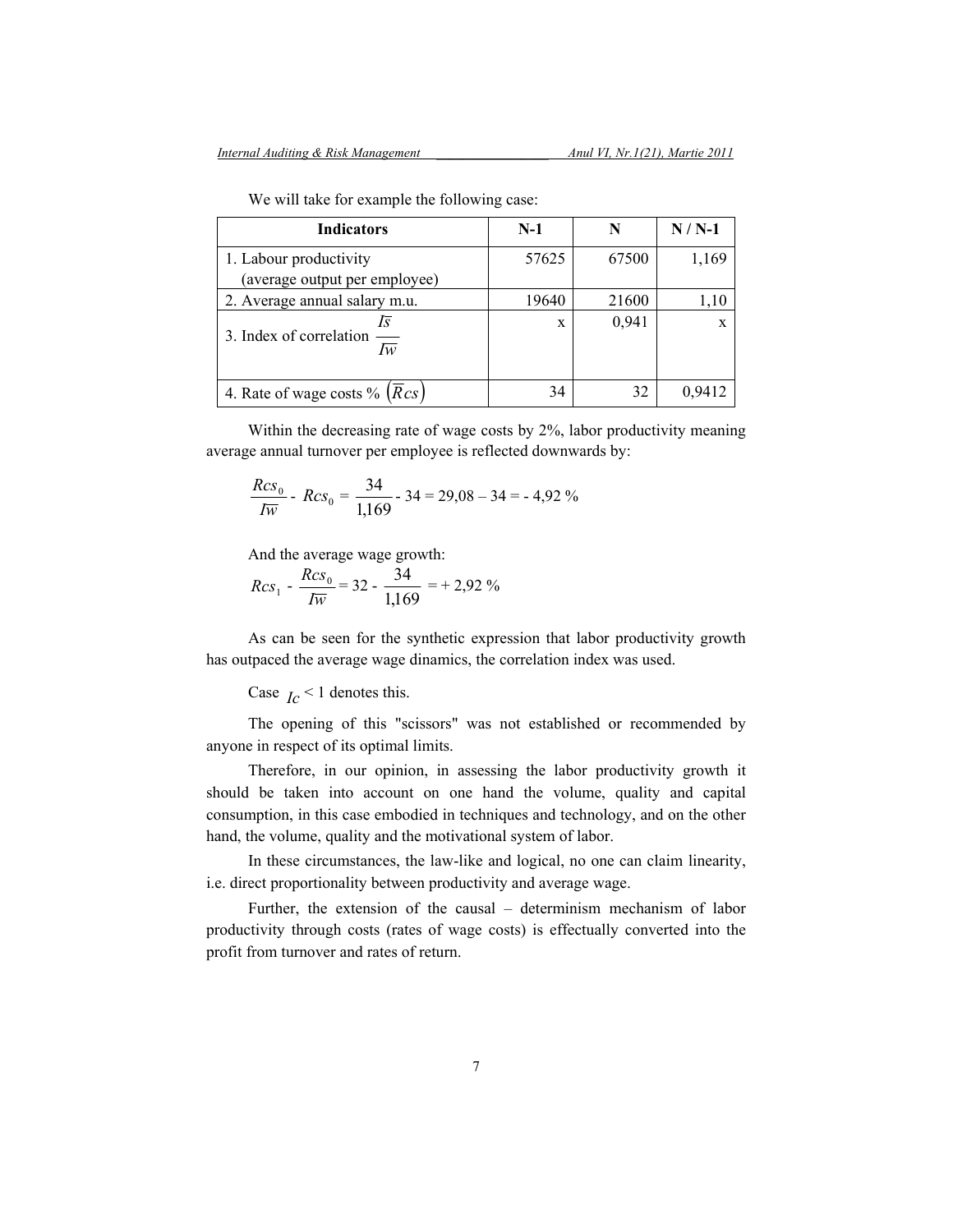As such, regarding the amount of profit on turnover,the increase of labour productivity through the effect of correlation between its dynamics and wage growth can be revealed by the relationship:

$$
-\left(\frac{Rcs_0}{Iw} - Rcs_0\right)\frac{CA_1}{100}
$$

Where: CA = turnover in selling prices excluding VAT.

Operating with previous values it means:

$$
-\left(\frac{34}{1,169}-34\right)\frac{40500000}{100} = -(29,08-34)\frac{40500000}{100} = +1992600
$$
 m.u.

So to the deviation of the profit on turnover from the reference level, labor productivity has contributed with the above mentioned amount. In its unity, the correlation between labor productivity and average wage growth would have been reflected in the deviation of the profit on turnover amount by:

1. The influence of labor productivity (average output per employee):

$$
-\left(\frac{\overline{R}cs_0}{I\overline{w}} - Rcs_0\right)\frac{CA_1}{100} = -\left(\frac{34}{1,169} - 34\right)\frac{40500000}{100} = +1992600
$$
 m.u.

2. The influence of average salary:

$$
-\left(\overline{R}cs_1 - \frac{Rcs_0}{I\overline{w}}\right)\frac{CA_1}{100} = -\left(32 - \frac{34}{1,169}\right)\frac{40500000}{100} = +1182600
$$
 m.u.

As pointed out before, the assessment of the case is not our approach here, as it is synthetically summarized by the trinomial components. Otherwise, the impact would have been observed in all indicators of efficiency of factors of production like volume and utilization, such as: profit per employee or unit of time, the efficiency of fixed, circulating, own, permanent capital etc.

At the level of cost by products and of commercial efficiency rate by products, the effect of labor productivity can be determined by inverse dynamics of the working time, which can be expressed as:

 $(t_i - ti_0)$  *csi*<sub>0</sub> as absolute changes, and  $\frac{qi_1(t_i - ti_0)csi_0}{1 - 1} \times 100$  $_1P\iota_1$  $\frac{1}{1} (t i_1 - t i_0) c s i_0 \times$ *qi pi*  $q_i(t_1 - ti_0) c s i_0 \times 100$  as change in the rate of wage costs on products, where:

 $ti = time$  employment per unit of product "i";

 $\text{cis}$  = wage costs per unit of time;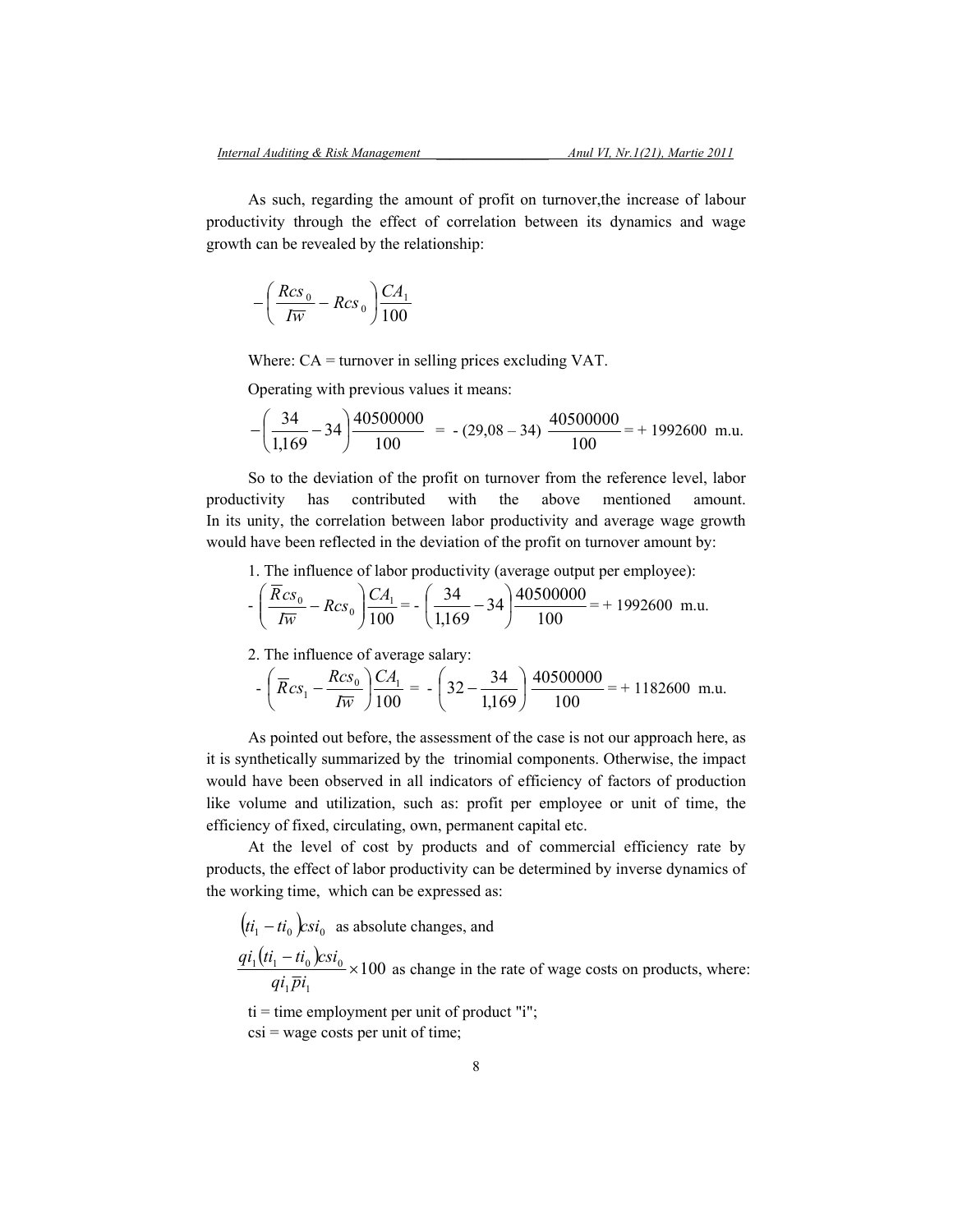qi = volume of product "i", and

pi = average sales price (excluding VAT) per unit of product "i".

Chasing the impact on profit per unit or on volume of product "i", it would be revealed by the relationship:

 $(t_1 - t_0)$  *cso*<sub>1</sub> or,  $qi_1(t_i - ti_0)$  *cs*<sub>0</sub>

The impact on the commercial rate of return would result from the relationship:

$$
\left\{\frac{-\left[qi_1\left(ti_1 - ti_0\right)\right]csi_0}{qi_1\overline{p}i_1}\right\}\times 100
$$

In the case of the rate of return of resources consumed, the relationship becomes:

$$
\left\{\frac{-\left[q i_1\left(t i_1-t i_0\right)\right] c s i_0}{q i_1 c i_1}\right\} \times 100
$$

On a product "i", the demonstration can be based on the following figures:

| <b>Indicators</b>                                        | $N-1$ | N     |
|----------------------------------------------------------|-------|-------|
| 1. Product volume - pc                                   | 500   | 570   |
| 2. The total cost per unit of product m.u.               | 27500 | 28500 |
| 3. Labor costs per unit of product                       | 11529 | 11836 |
| 4. Working time per unit of product (h)                  | 1123  | 1060  |
| 5. The average selling price per unit of product         | 36029 | 39452 |
| (excluding VAT) m.u.                                     |       |       |
| 6. Rates of total product costs (compared to turnover) % | 76,33 | 72,24 |
| 7. Wage costs per product rate (compared to turnover)    | 32    | 30    |
| 8. Profit per product m.u.                               | 8529  | 10952 |
| 9. Commercial return per product %                       | 23,67 | 27,76 |
| 10. Rate of return of resources consumed per product %   | 31,0  | 38,43 |

Application means:

a) The impact on the rate of wage costs per product (sales prices, excluding VAT);

$$
\frac{-\left[570(1060 - 1123)\right] \times 1027}{570 \times 39452} \times 100 = -\left(\frac{368796}{22487640}\right) \times 100 = -1,64\%
$$

b) The impact on the amount of profit per product;

 $-$  [570 (1060 - 1123) x 10.27] = + 368 796 m.u.